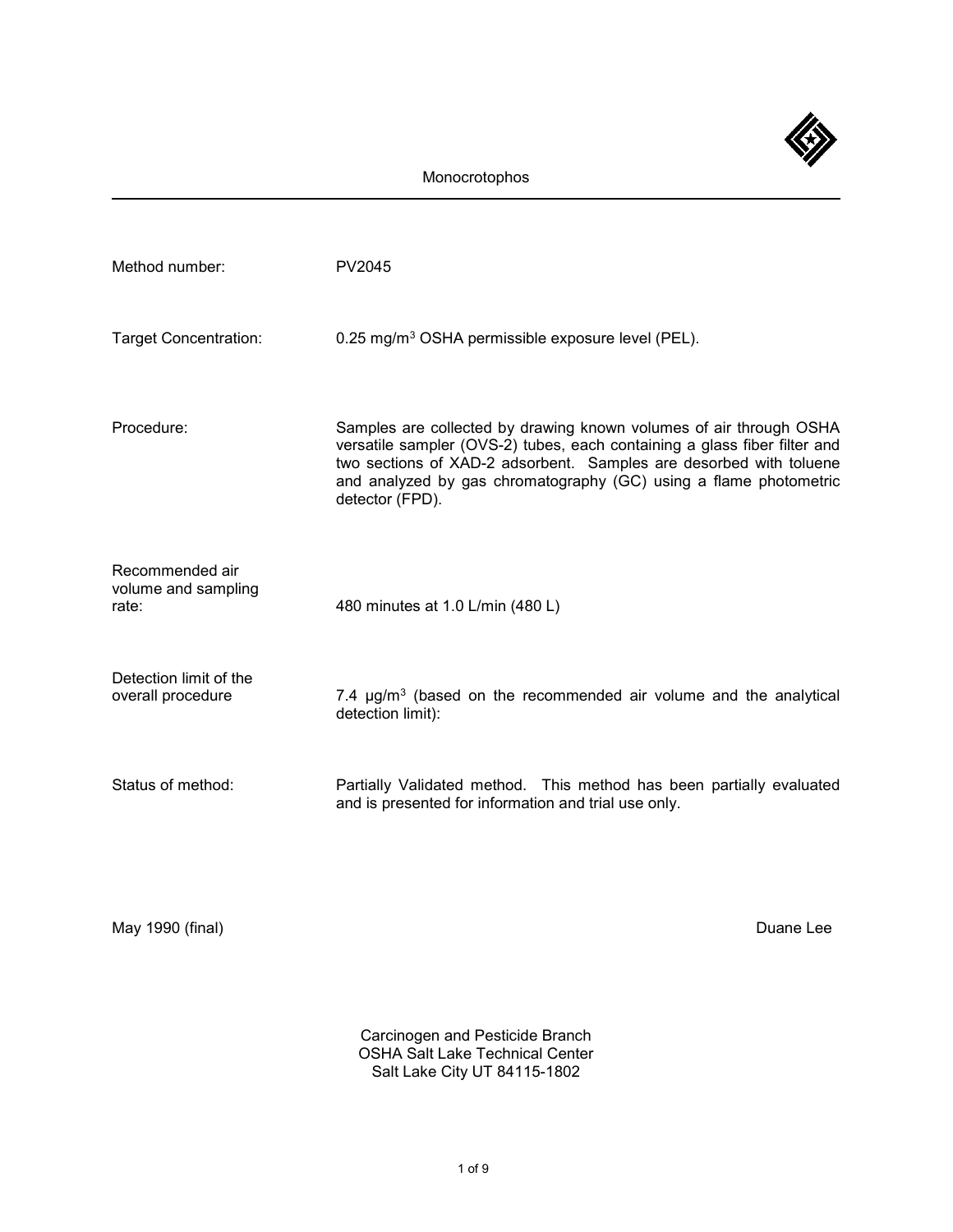## 1 General Discussion

## 1.1 Background

1.1.1 History of procedure

This evaluation was undertaken because OSHA recently adopted the TLV's as PEL's. The OVS-2 sampler was tested as an effective sampling device for monocrotophos. This method follows the procedures developed for other organophosphorus pesticides. (Ref. 5.1)

1.1.2 Toxic effects (This section is for information only and should not be taken as the basis of OSHA policy.)

Monocrotophos is an organophosphorus pesticide. It has an oral LD<sub>50</sub> of 17 mg/kg in male rats and 20 mg/kg in female rats. (Ref. 5.4) It is a highly toxic, direct acting, cholinesterase inhibitor, which appears to be capable of penetration through the intact skin; but is excreted rapidly and does not appear to accumulate within the body (Ref. 5.5).

1.1.3 Potential workplace exposure

There was no information available on the number of workers exposed to monocrotophos which is used as a systemic insecticide. There was an estimated  $2.4 \times 10^9$  grams of monocrotophos produced in the U.S. in 1974. (Ref. 5.6)

1.1.4 Physical properties (Ref. 5.2 to 5.5)

| CAS number:         | 6923-22-4                                                        |
|---------------------|------------------------------------------------------------------|
| <b>IMIS</b> number: | 2690                                                             |
| Molecular weight:   | 233.16                                                           |
| Molecular formula:  | $C7H14NO5P$                                                      |
| Melting point:      | 54 – 55 °C                                                       |
| Boiling point:      | 125 °C                                                           |
| Solubility:         | soluble in ethanol, acetone, and water. Practically insoluble in |
|                     | diesel oils and kerosene                                         |
| Chemical name:      | dimethyl 2-methylcarbamoyl-1-methyl-vinyl phosphate              |
| Synonyms:           | Apadrin, Azodrin, Biloborn, C1414, Crisodrin, Hazodrin, SO9129,  |
|                     | Monocron, Nuvacron, Plantdrin, Pilladrin                         |
| Description:        | reddish brown solid with a mild ester odor                       |
|                     |                                                                  |

Structure:

CH3

1.2 Limit defining parameters

The detection limit of the analytical procedure, including a 28:1 split ratio, is 0.063 ng per injection. This is the amount of analyte which will give a peak whose height is approximately five times the baseline noise. (Figure 1.)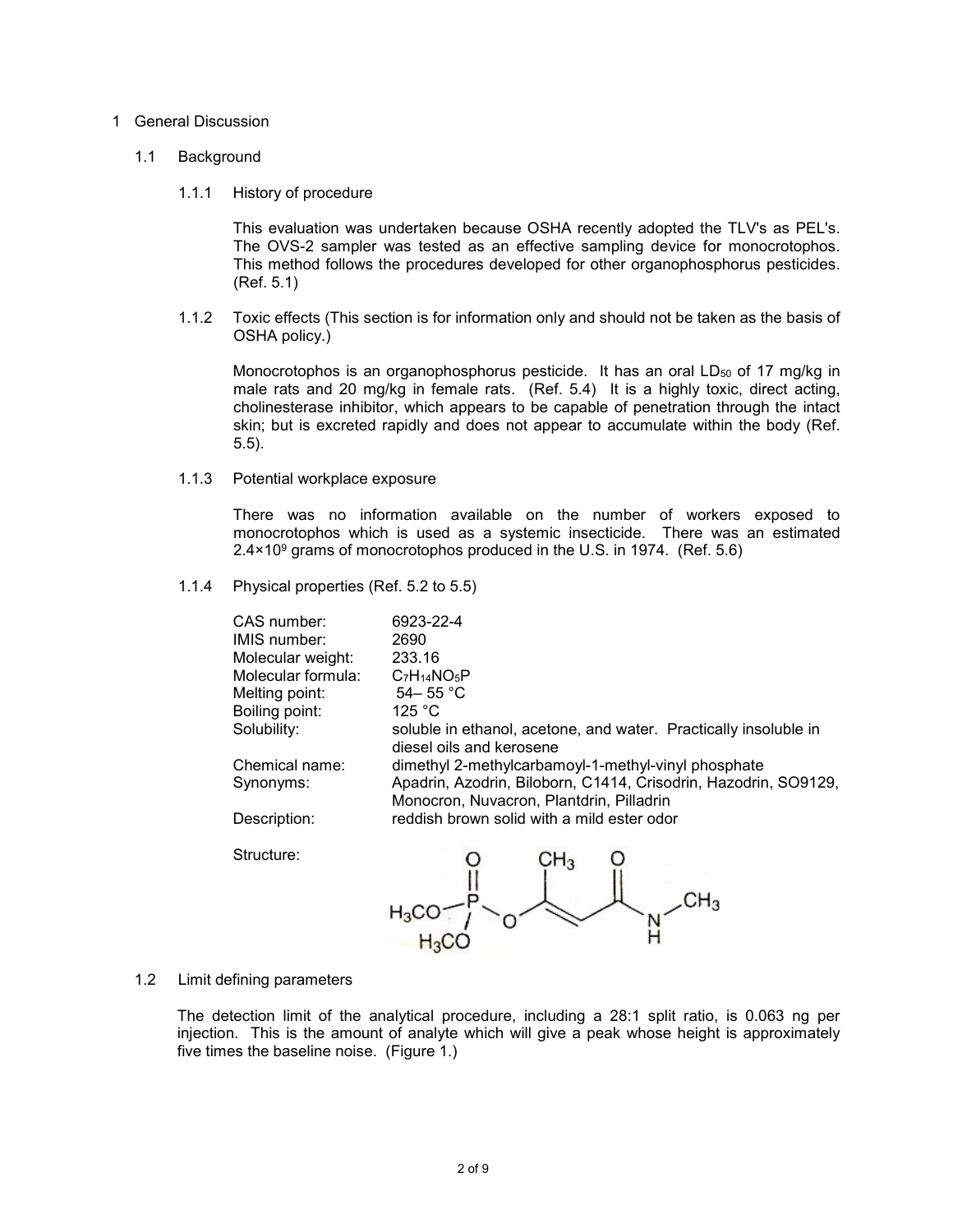# 2 Sampling Procedure

# 2.1 Apparatus

- 2.1.1 A personal sampling pump that can be calibrated to within ±5% of the recommended flow rate with the sampling device in line.
- 2.1.2 OVS-2 tubes, which are specially made 13-mm o.d. glass tubes that are tapered to 6 mm o.d. They are packed with two sections of cleaned XAD-2 adsorbent and a 13-mm diameter glass fiber filter. The sampling section and backup section contain 270 and 140 mg adsorbent respectively. The backup section is retained by two foam plugs, and the sampling section is between a foam plug and the glass fiber filter. The glass fiber filter is held next to the sampling section by a polytetrafluoroethylene (PTFE) retainer. (Figure 2.)

# 2.2 Reagents

No sampling reagents are required.

- 2.3 Sampling technique
	- 2.3.1 Immediately before sampling, remove the plastic caps from the OVS-2 tube.
	- 2.3.2 Attach the small end of the tube to the sampling pump with flexible tubing.
	- 2.3.3 Attach the tube vertically in the employee's breathing zone in such a manner that it does not impede work performance.
	- 2.3.4 After sampling for the appropriate time, remove the tube and seal it with the plastic caps.
	- 2.3.5 Wrap each sample end-to-end with a Form OSHA-21 seal.
	- 2.3.6 Record the air volume for each sample, and list any possible interference.
	- 2.3.7 Submit at least one blank for each set of samples. Handle the blank in the same manner as the samples, except no air is drawn through it.
	- 2.3.8 Submit bulk samples for analysis in a separate container. Do not ship with air samples.
- 2.4 Desorption efficiency (glass fiber filter and XAD-2 adsorbent)

Six 4-mL vials each containing a 13-mm glass fiber filter and 270-mg of XAD-2 adsorbent were each liquid spiked on the glass fiber filter with 8.2 µL of a 14.7 mg/mL standard of monocrotophos and allowed to dry overnight in a drawer at ambient temperature. These samples were each desorbed with 2.0 mL of toluene containing triphenyl phosphate (TPP) as the internal standard, shaken for 30 min, and analyzed as in Section 3. The results are listed in Table 2.4.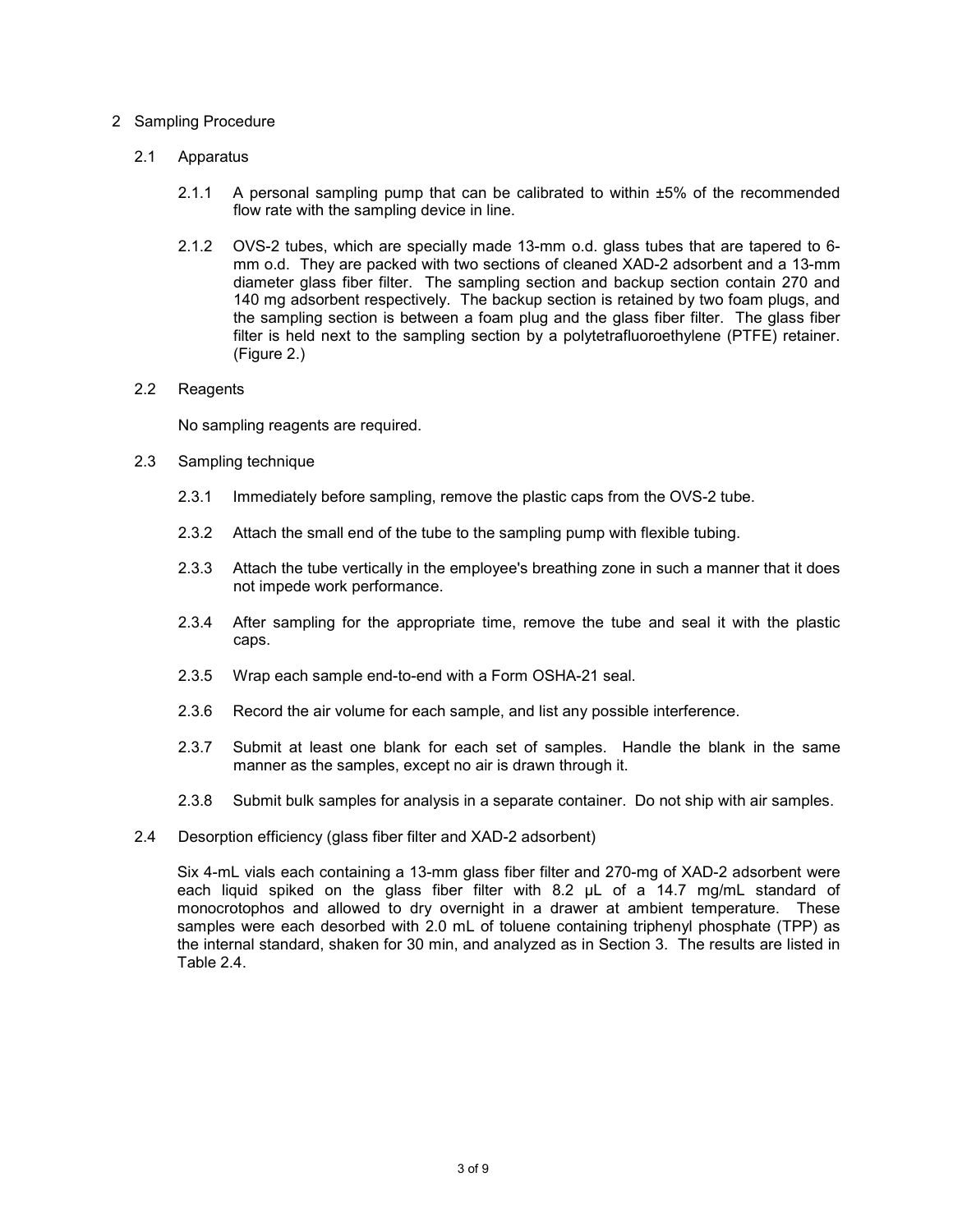| Desorption Efficiency |              |             |                |
|-----------------------|--------------|-------------|----------------|
| sample<br>#           | μg<br>spiked | μg<br>found | %<br>recovered |
| Ex1                   | 120.54       | 112.66      | 93.5           |
| Fx2                   | 120.54       | 117.83      | 97.7           |
| Fx3                   | 120.54       | 107.09      | 88.8           |
| Fx4                   | 120.54       | 118.76      | 98.5           |
| Ex5                   | 120.54       | 117.59      | 97.5           |
| Ex6                   | 120.54       | 116.49      | 96.6           |
| average = $95.4%$     |              |             |                |

Table 2.4

## 2.5 Retention efficiency

Eighteen OVS-2 tubes were each liquid spiked with 8.2 µL of a 14.7 mg/mL monocrotophos standard on the glass fiber filter. They were allowed to dry overnight and then 480 L of humid air (~77% relative humidity) was drawn through each tube at 1 L/min. Six of the tubes were each desorbed with 2.0 mL of toluene containing TPP, shaken for 30 min and then analyzed as in Section 3. The results are listed in Table 2.5. The remaining samples were stored, 6 in a drawer at ambient temperature and 6 in a freezer.

| Table 2.5<br>Retention Efficiency |                                                |                                            |                                      |
|-----------------------------------|------------------------------------------------|--------------------------------------------|--------------------------------------|
| sample<br>#                       | μg<br>spiked                                   | μg<br>found                                | $\%$<br>recovered                    |
| R1<br>R2<br>R3<br>R4<br>R5        | 120.54<br>120.54<br>120.54<br>120.54<br>120.54 | 99.75<br>110.41<br>96.83<br>96.06<br>96.67 | 82.8<br>91.6<br>80.3<br>79.7<br>80.2 |
| R6                                | 120.54                                         | 106.7                                      | 88.5                                 |
| average = $83.8\%$                |                                                |                                            |                                      |

#### 2.6 Sample storage

After 3 days of storage, 6 tubes, 3 from the ambient storage group and 3 from the freezer storage group, were each desorbed with 2.0 mL of toluene containing TPP, shaken for 30 min and then analyzed as in Section 3. The remaining tubes were desorbed and analyzed after 9 or 10 days of storage. The results are given in Tables 2.6.1 and 2.6.2.

| Table 2.6.1<br><b>Ambient Storage</b> |        |        |           |
|---------------------------------------|--------|--------|-----------|
| sample                                | μg     | μg     | $\%$      |
| #                                     | spiked | found  | recovered |
| 3                                     | 120.54 | 99.8   | 82.8      |
| 3                                     | 120.54 | 100.59 | 83.4      |
| 4                                     | 120.54 | 93.2   | 77.3      |
| 9                                     | 120.54 | 92.42  | 76.7      |
| 10                                    | 120.54 | 108.03 | 89.6      |
| 10                                    | 120.54 | 99.43  | 82.5      |

Average of  $~23$  days = 81.2% Average of  $~10$  days = 82.9%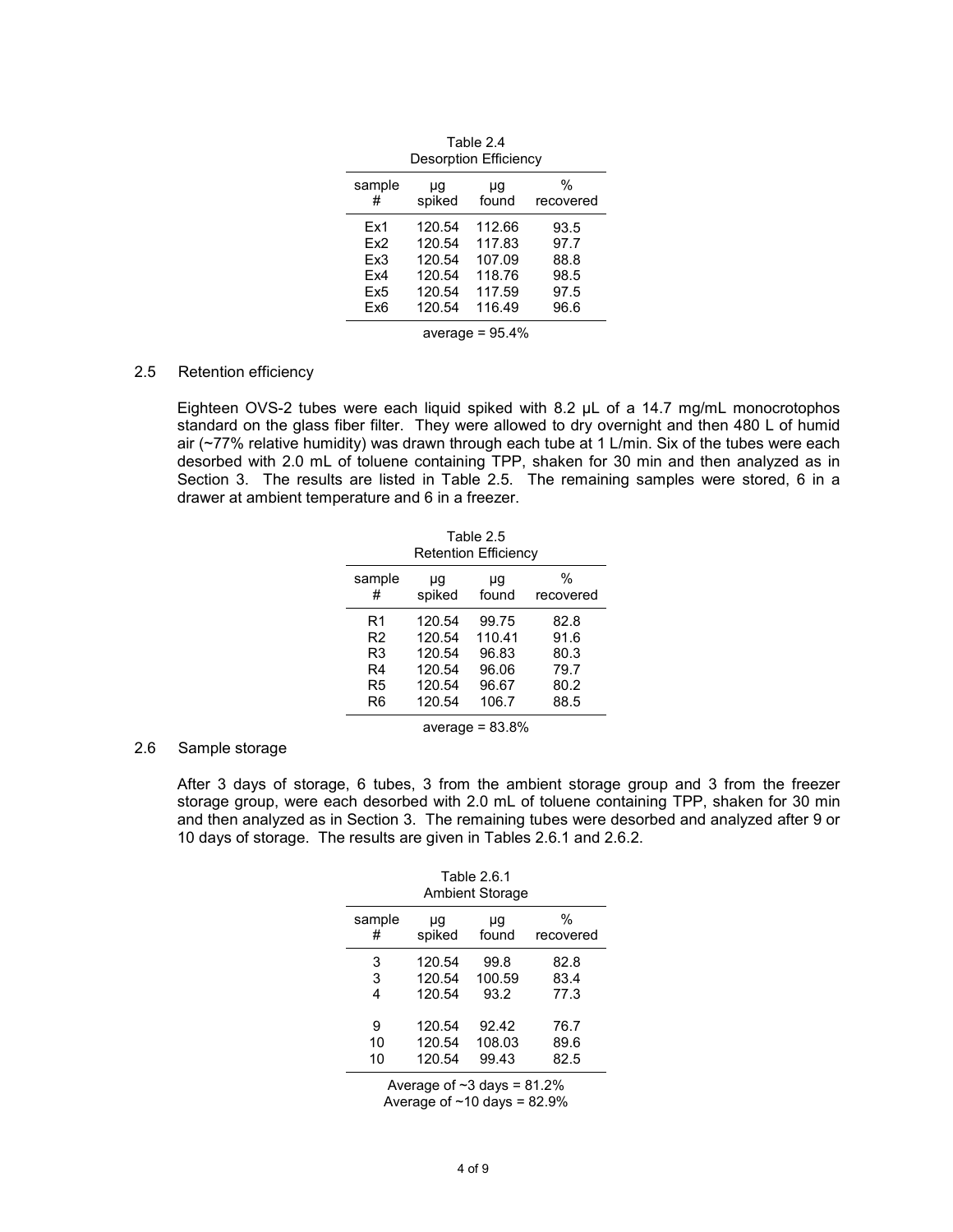| Freezer Storage              |              |             |                   |
|------------------------------|--------------|-------------|-------------------|
| sample<br>#                  | μg<br>spiked | μg<br>found | $\%$<br>recovered |
| 3                            | 120.54       | 101.16      | 83.9              |
| 3                            | 120.54       | 104.47      | 86.7              |
| 3                            | 120.54       | 104.09      | 86.4              |
| 9                            | 120.54       | 102.14      | 84.7              |
| 9                            | 120.54       | 104.0       | 86.3              |
| 9                            | 120.54       | 105.14      | 87.2              |
| Average of 3 days = $85.7\%$ |              |             |                   |

Table 2.6.2

Average of 9 days = 86.1%

- 2.7 Recommended air volume and sampling rate
	- 2.7.1 The recommended air volume is 480 L.
	- 2.7.2 The recommended flow rate is 1.0 L/min.
- 2.8 Interferences (sampling)

It is not known if any compounds will interfere with the collection of monocrotophos. Any suspected interferences should be reported to the laboratory.

- 2.9 Safety precautions (sampling)
	- 2.9.1 Attach the sampling equipment in such a manner that it will not interfere with work performance or employee safety.
	- 2.9.2 Follow all safety practices that apply to the work area being sampled.
- 3 Analytical Procedure
	- 3.1 Apparatus
		- 3.1.1 A balance capable of weighing to the nearest tenth of a milligram. A Mettler HL52 balance was used in this evaluation.
		- 3.1.2 A mechanical shaker.
		- 3.1.3 A GC equipped with an FPD. A Hewlett Packard (HP) 5890, equipped with an FPD and an autosampler, was used in this evaluation.
		- 3.1.4 A GC column capable of separating monocrotophos from any interference. A 30-m × 0.32-mm i.d. (1.0  $\mu$ m df DB-5) capillary column was used in this evaluation.
		- 3.1.5 An electronic integrator or some other suitable means for measuring detector response. A Waters 860 Laboratory Data System was used in this evaluation.
		- 3.1.6 Volumetric flasks and pipettes.
		- 3.1.7 Vials, 2-mL and 4-mL.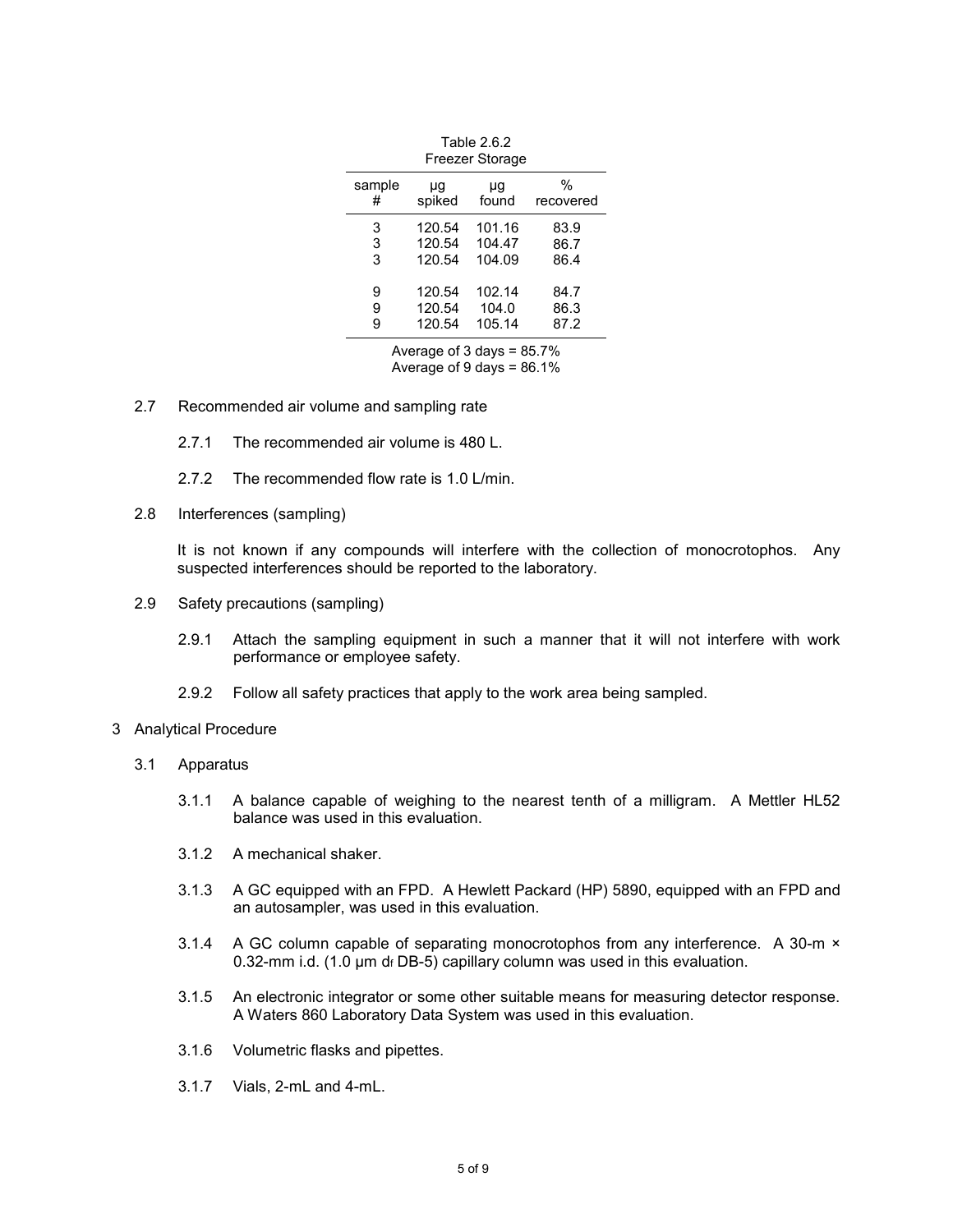## 3.2 Reagents

- 3.2.1 Toluene, reagent grade.
- 3.2.2 Monocrotophos, reagent grade. A standard obtained from EPA (EPA #0360, 98% purity) was used in this evaluation.
- 3.2.3 Triphenyl phosphate (TPP), reagent grade. A 40 µg/mL solution in toluene was used as an internal standard (Istd).
- 3.3 Standard preparation

Prepare monocrotophos stock standards by weighing 10 to 15 mg of monocrotophos. Transfer the monocrotophos to separate 10-mL volumetric flasks, and add toluene to the mark. Make working range standards of 1.7 to 147 µg/mL by pipette dilutions of the stock standards with toluene containing TPP. Store stock and dilute standards in a freezer.

- 3.4 Sample preparation
	- 3.4.1 Transfer the 13-mm glass fiber filter and the 270-mg sampling section of the tube to a 4 mL vial. Place the first foam plug and the 140-mg section in a separate 4-mL vial. A small glass funnel can be used to facilitate the transfer of the adsorbent. Discard the rear foam plug. Do not discard the glass sampling tube; it can be reused.
	- 3.4.2 Add 2.0 mL of toluene containing TPP to each vial and seal with a PTFE-lined cap.
	- 3.4.3 Shake the vials for 30 minutes on a mechanical shaker.
	- 3.4.4 Transfer, if necessary, the samples to 2-mL vials for use on an HP autosampler.

### 3.5 Analysis

3.5.1 Instrument conditions

| Column:                 | 30 m × 0.32 mm i.d., (1.0 µm df DB-5) |  |
|-------------------------|---------------------------------------|--|
| Temperatures:           |                                       |  |
| Injector temperature:   | 250 °C                                |  |
| Column temperature:     | 220 °C                                |  |
| Detector temperature:   | 225 °C                                |  |
| Gas flows:              | mL/min                                |  |
| Column (Hydrogen):      | 1                                     |  |
| FPD make up (nitrogen): | 42                                    |  |
| Injection volume:       | 1 µL                                  |  |
| Split ratio:            | 28:1                                  |  |
| <b>Retention time:</b>  | 4.66 min                              |  |
|                         |                                       |  |

- 3.5.2 Chromatogram (Figure 3.)
- 3.6 Interferences (analytical)
	- 3.6.1 Any collected compound having a similar retention time to that of the analyte or the internal standard is a potential interference.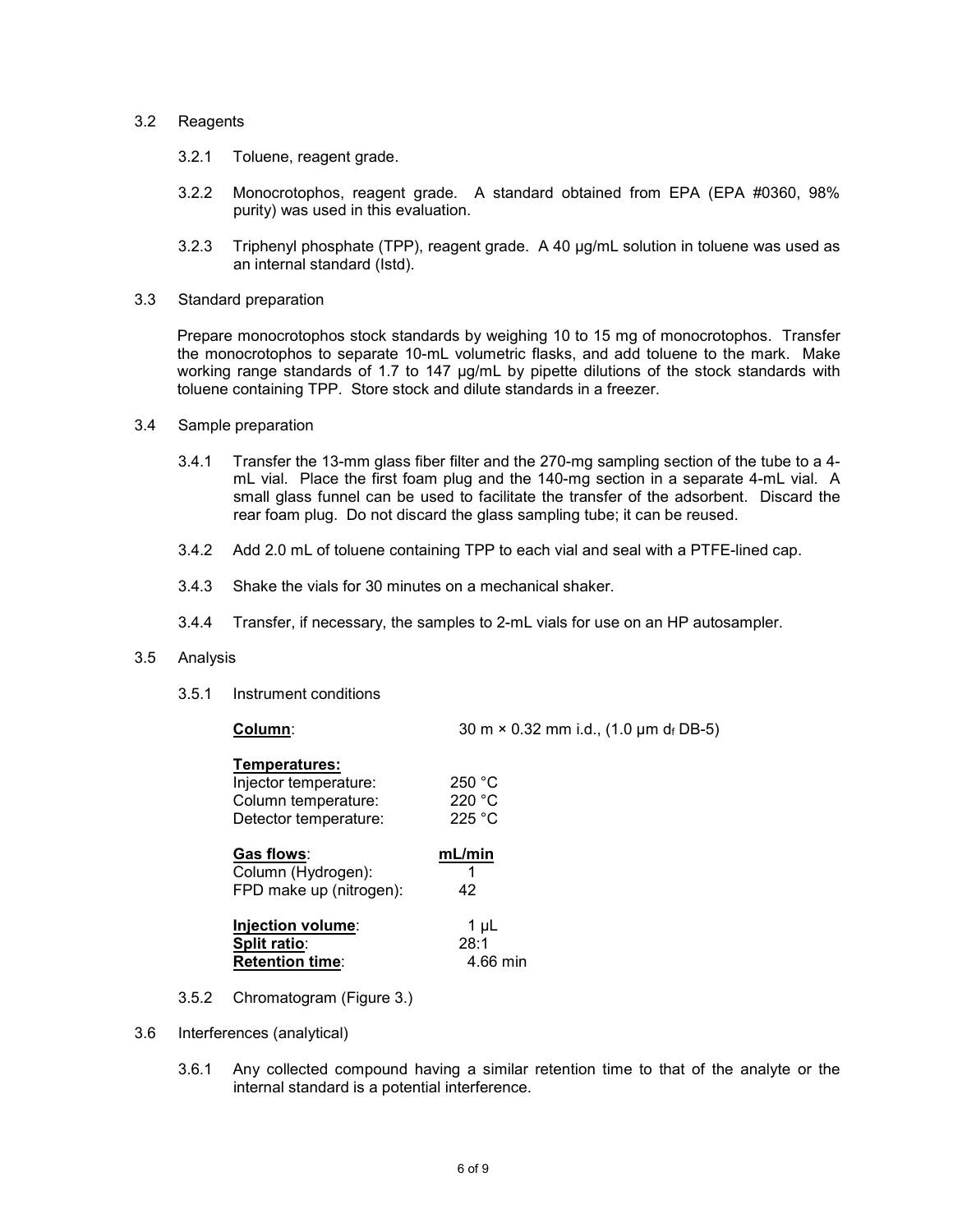- 3.6.2 GC conditions may generally be varied to circumvent interferences.
- 3.6.3 Retention time on a single column is not proof of chemical identity. Analysis by an alternate GC column, high performance liquid chromatography (HPLC), and confirmation by mass spectrometry are additional means of identification.

## 3.7 Calculations

- 3.7.1 Construct a calibration curve (Figure 4.) by plotting detector response versus concentration (µg/mL) of monocrotophos.
- 3.7.2 Determine the µg/mL of monocrotophos in both sections of each sample and blank from the calibration curve.
- 3.7.3 Blank correct each section by subtracting the µg/mL found in each blank section from the µg/mL found in each corresponding sample section and then add the values together.
- 3.7.4 Determine the air concentration by using the following formula.

$$
mg / m3 = \frac{(\mu g / mL, blank corrected)(desorption volume, mL)}{(air volume, L)(desorption efficiency, decimal)}
$$

- 3.8 Safety precautions (analytical)
	- 3.8.1 Avoid skin contact and air exposure to monocrotophos.
	- 3.8.2 Avoid skin contact with all solvents.
	- 3.8.3 Wear safety glasses at all times.
- 4 Recommendation for Further Study

This method should be fully validated.



Figure 1.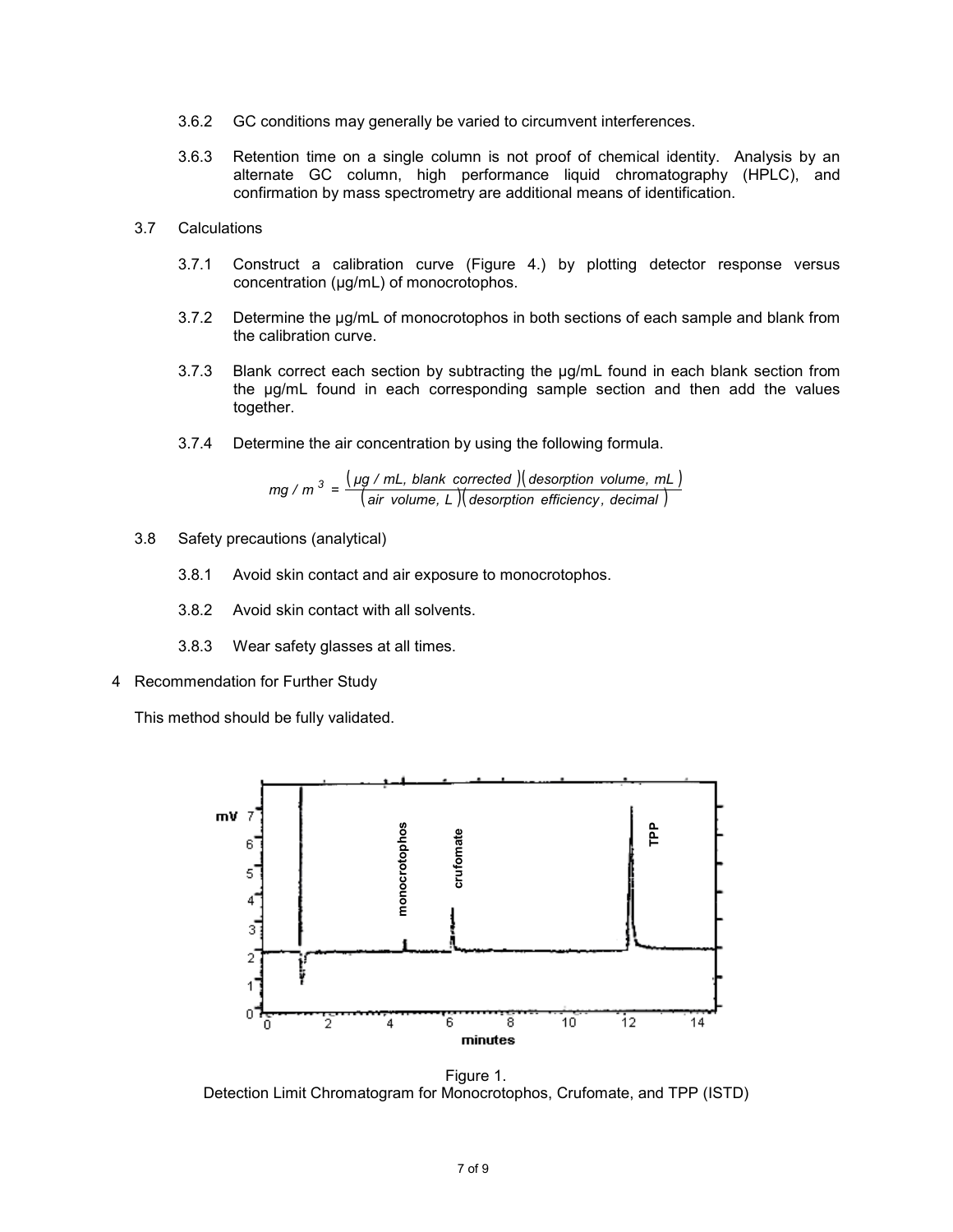

Figure 3. Chromatogram of Monocrotophos with Crufomate and TPP (Istd)



Figure 4.<br>Calibration Curve for Monocrotophos